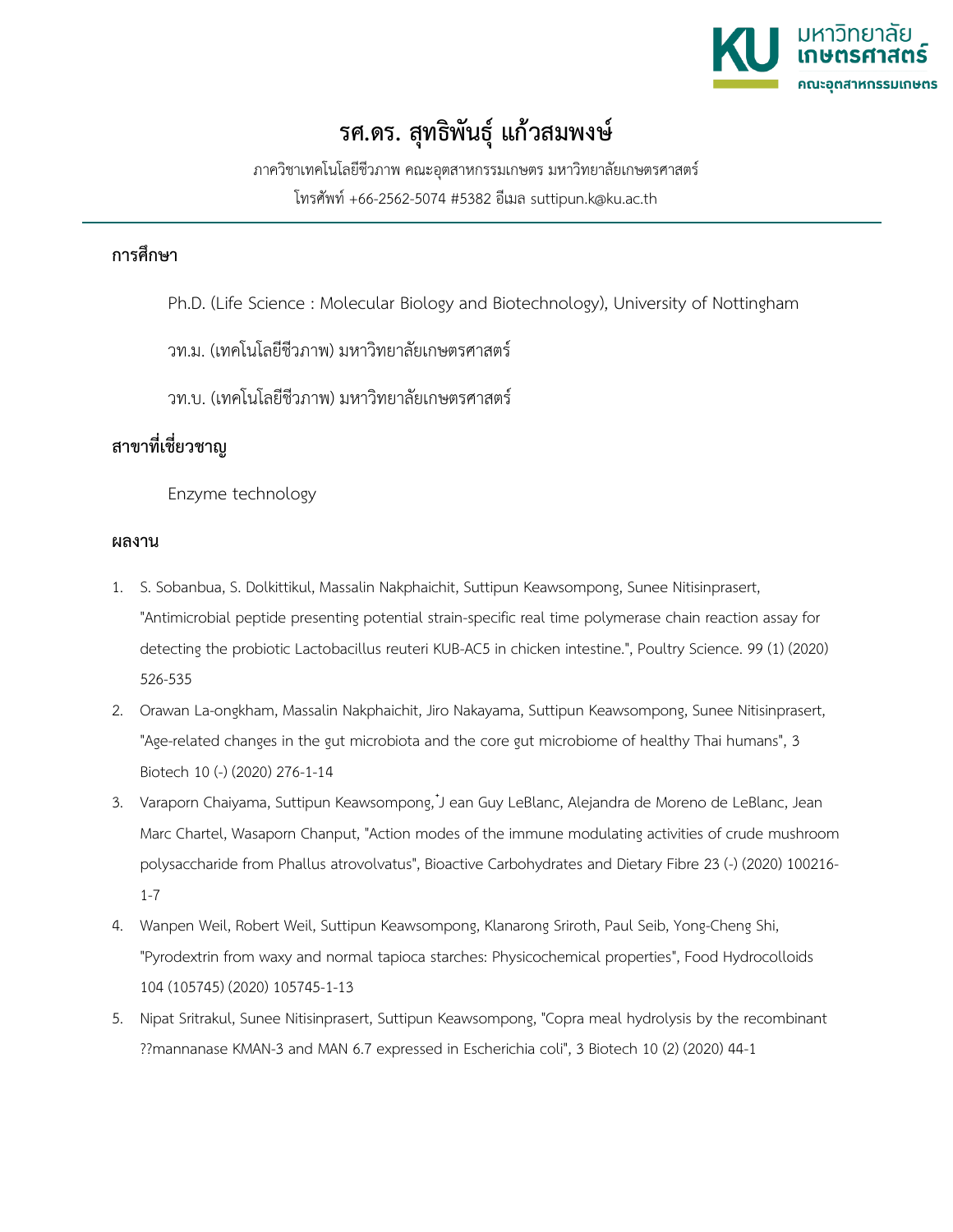

- 6. Chirawat Prasitisom, N. Jubsab, P. Klomsa-ard, Klanarong Sriroth, Suttipun Keawsompong, "Selection of SSR Markers for drought resistant sugarcane in Thailand", International Journal of Agricultural Technology 15 (6) (2019) 997-1010
- 7. Prakai Rajchanuwong, Jariya Chanpaisaeng, Suttipun Keawsompong, Characterization and toxicity of Bacillus thuringiensis serovar chanpaisis (H46): A serovar from Thailand", Songklanakarin Journal of Science and Technology 41 (4) (2019) 804-812
- 8. Chattip Suphatpahirapol, Thu-Ha Nguyen, Yada Tansiri, Yodying Yingchutrakul, Sittiruk Roytrakul, Supachai Nitipan, Worawidh Wajjwalku, Dietmar Haltrich, Siriwan Prapong, Suttipun Keawsompong, "Expression of a leptospiral leucine-rich repeat protein using a food-grade vector in Lactobacillus plantarum, as a strategy for vaccine delivery", 3 Biotech 9 (9) (2019) 1, 9:324-10, 9:324
- 9. Kwankanit Intaratrakul, Sunee Nitisinprasert, Suttipun Keawsompong, "Effect of culture condition on highlevel expression of recombinant  $\beta$ -mannanase from Bacillus circulans NT 6.7 in Escherichia coli and application in mannan hydrolysis", AGRICULTURE AND NATURAL RESOURCES 53 (3) (2019) 314-319
- 10. Le Quang Thai , Suttipun Keawsompong, "Production of exopolysaccharide from Tricholoma crassum in submerged culture and its antioxidant activities", International Journal of Agricultural Technology 15 (1) (2019) 141-156
- 11. Prayoonthien, P, Rastall, RA, Kolida, S, Sunee Nitisinprasert, Suttipun Keawsompong, "In vitro fermentation of copra meal hydrolysate by human fecal microbiota", 3 BIOTECH 9 (3) (2019)
- 12. Ayimbila, F, Suttipun Keawsompong, "EFFECT OF PROCESSING PROCEDURES ON IN VITRO DIGESTIBILITY AND COLONIC FERMENTATION OF RICEBERRY RICE", JOURNAL OF MICROBIOLOGY BIOTECHNOLOGY AND FOOD SCIENCES 8 (3) (2018) 940-946
- 13. Ayimbila, F, Suttipun Keawsompong, "In Vitro Starch Digestion and Colonic Fermentation of Thai Jasmine Rice", STARCH-STARKE 70 (9-10) (2018)
- 14. Sathitkowitchai, W, Sunee Nitisinprasert, Suttipun Keawsompong, "Improving palm kernel cake nutrition using enzymatic hydrolysis optimized by Taguchi method", 3 BIOTECH 8 (10) (2018)
- 15. Rungruangsaphakun, J, Suttipun Keawsompong, "Optimization of hydrolysis conditions for the mannooligosaccharides copra meal hydrolysate production", 3 BIOTECH 8 (2018)
- 16. Tuntrakool, P., Suttipun Keawsompong, "Kinetic properties analysis of beta-mannanase from Klebsiella oxytoca KUB-CW2-3 expressed in Escherichia coli", Protein Expression and Purification 146 (2018) 23-26
- 17. Phatcharin Prayoonthien, Sunee Nitisinprasert, Suttipun Keawsompong, "The Effect of Copra Meal-Hydrolysate on the Broiler Chicken Microbiota", International Journal of Agricultural Technology 13 (6) (2017) 839-860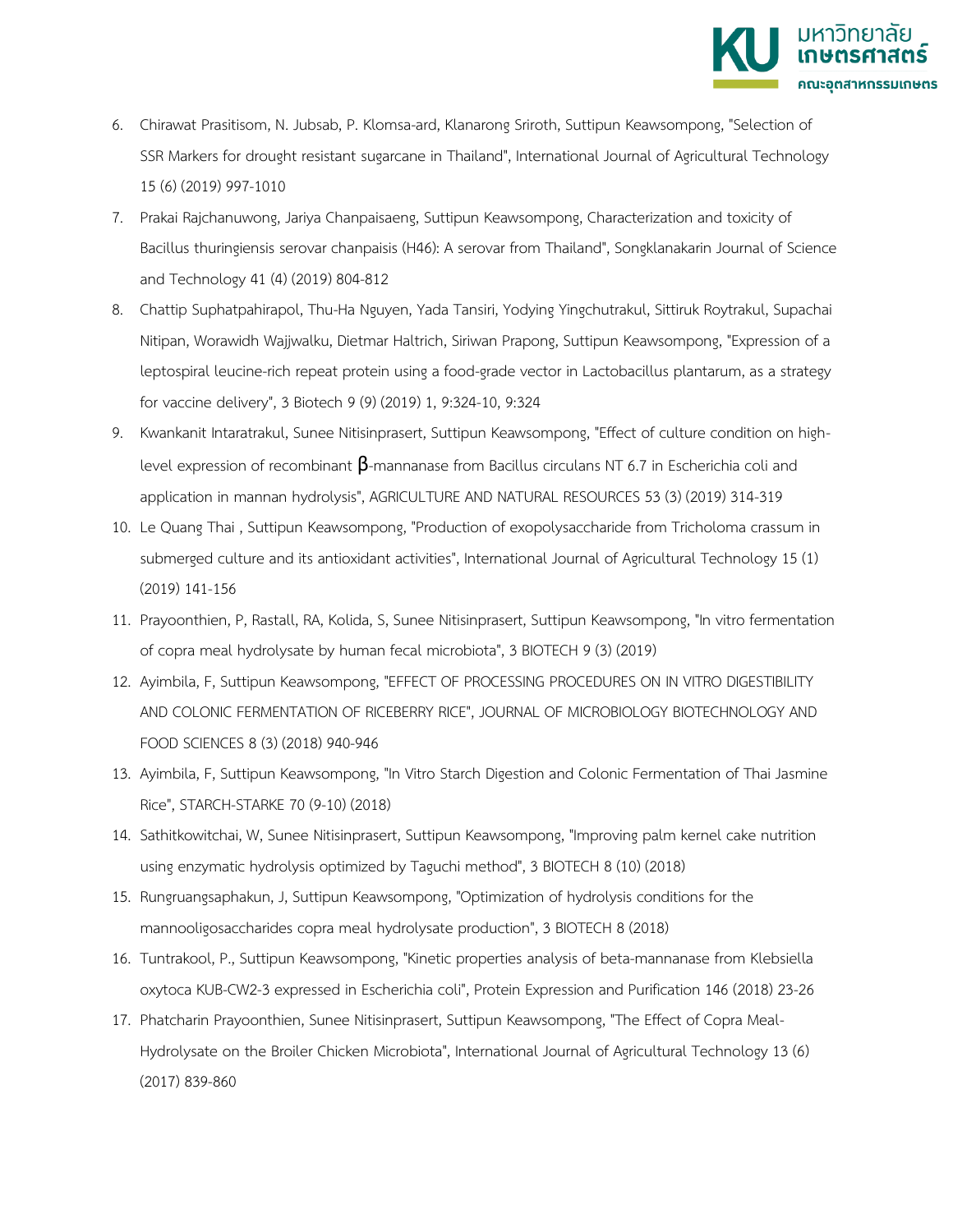

- 18. Nipat Sritrakul, Sunee Nitisinprasert, Suttipun Keawsompong, "Evaluation of dilute acid pretreatment for bioethanol fermentation from sugarcane bagasse pith", Agriculture and Natural Resources 51 (6) (2017) 512-519
- 19. Inyod, T., Sassanarakit, S., Payapanon, A., Suttipun Keawsompong, "Morphological characteristics and molecular identification of a wild thai isolate of the tropical mushroom hed taen rad (Macrocybe crassa)", Biodiversitas 18 (1) (2017) 221-228
- 20. Rumjuankiat, K., Suttipun Keawsompong, Sunee Nitisinprasert, "Bacterial contaminants from frozen puff pastry production process and their growth inhibition by antimicrobial substances from lactic acid bacteria", Food Science and Nutrition 5 (3) (2017) 454-465
- 21. Prayoonthien, P, Sunee Nitisinprasert, Suttipun Keawsompong, "In vitro fermentation of copra meal hydrolysate by chicken microbiota", 3 BIOTECH 8 (-) (2017)
- 22. Intaratrakul, K, Sunee Nitisinprasert, Nguyen, TH, Haltrich, D, Suttipun Keawsompong, "Secretory expression of beta-mannanase from Bacillus circulans NT 6.7 in Lactobacillus plantarum", PROTEIN EXPRESSION AND PURIFICATION 139 (2017) 29-35
- 23. Tanapak Inyod, Suriya Sassanarakit, Achara Payapanon , Suttipun Keawsompong, "Selection of Macrocybe crassa mushroom for commercial production", Agriculture and Natural Resources -- formerly Kasetsart Journal (Natural Science) 50 (3) (2016) 186-191
- 24. Eaksuree, W., Prachayakitti, A., Upathanpreecha, T., Taharnklaew, R., Sunee Nitisinprasert, Suttipun Keawsompong, "In vitro and in vivo evaluation of protein quality of enzymatic treated feather meals", SpringerPlus 5 (1) (2016)
- 25. Therdtatha, P., Tandumrongpong, C., Pilasombut, K., Matsusaki, H., Suttipun Keawsompong, Sunee Nitisinprasert, "Characterization of antimicrobial substance from Lactobacillus salivarius KL-D4 and its application as biopreservative for creamy filling", SpringerPlus 5 (1) (2016)
- 26. Pongsapipatana, N., Damrongteerapap, P., Chantorn, S., wilawan Sintuprapa, Suttipun Keawsompong, Sunee Nitisinprasert, "Molecular cloning of kman coding for mannanase from Klebsiella oxytoca KUB-CW2- 3 and its hybrid mannanase characters", Enzyme and Microbial Technology 89 (-) (2016) 39-51
- 27. Rumjuankiat, Kittaporn, Perez, Rodney Horanda, Pilasombut, Komkhae, Suttipun Keawsompong, Zendo, Takeshi, Sonomoto, Kenji, Sunee Nitisinprasert, "Purification and characterization of a novel plantaricin, KL-1Y, from Lactobacillus plantarum KL-1", WORLD JOURNAL OF MICROBIOLOGY & BIOTECHNOLOGY 31 (6) (2015) 983-994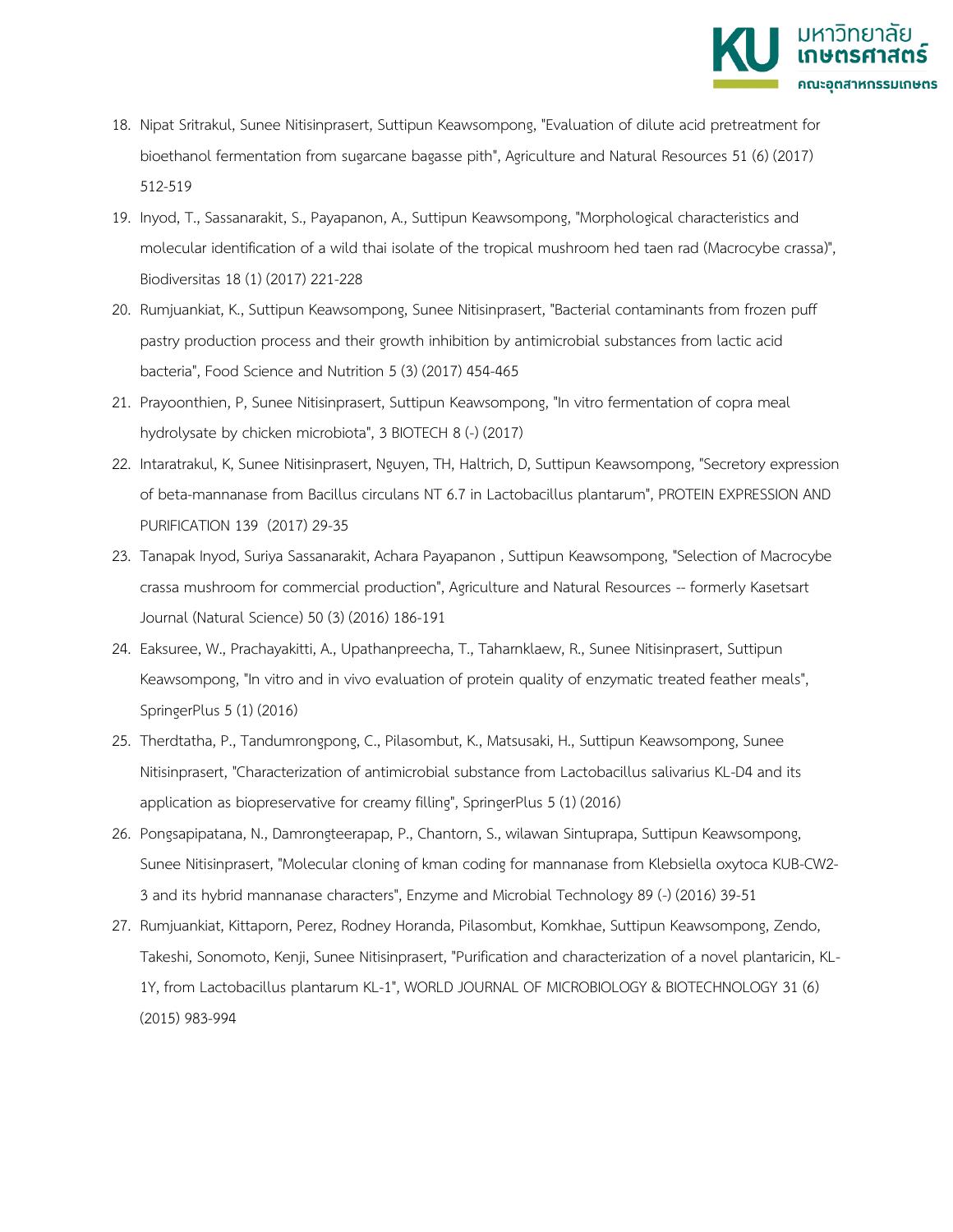

- 28. La-ongkham, Orawan, Massalin Nakphaichit, Leelavatcharamas, Vichai, Suttipun Keawsompong, Sunee Nitisinprasert, "Distinct gut microbiota of healthy children from two different geographic regions of Thailand", ARCHIVES OF MICROBIOLOGY 197 (4) (2015) 561-573
- 29. Pangsri, Phanwipa, Piwpankaew, Yotthachai, Ingkakul, Arunee, Sunee Nitisinprasert, Suttipun Keawsompong, "Characterization of mannanase from Bacillus circulans NT 6.7 and its application in mannooligosaccharides preparation as prebiotic", SPRINGERPLUS 4 (-) (2015)
- 30. Yotthachai Piwpankaew, Supa Sakulsirirat, Sunee Nitisinprasert, Thu-Ha Nguyen, Dietmar Haltrich, Suttipun Keawsompong, "Cloning, secretory expression and characterization of recombinant ?-mannanase from Bacillus circulans NT 6.7", SpringerPlus 3 ("-") (2014) 430
- 31. Massalin Nakphaichit, Chirapiphat Phraephaisarn, Suttipun Keawsompong, Orapin Sukpiriyagul, Sunee Nitisinprasert, "Effect of increasing dietary protein from soybean meal on intestinal microbiota and their fatty acids production in broiler chicken", Advances in Animal and Veterinary Science 2 (6) (2014) 337-343
- 32. Sudathip Titapoka Chantorn, Nawapan Pongsapipatana, Suttipun Keawsompong, Arunee Engkagul, Dietmar Haltrich, Sunee Nitisinprasert, "Characterization of mannanase S1 from Klebsiella oxytoca KUB-CW2-3 and its application in copra mannan hydrolysis", ScienceAsia 39 (3) (2013) 236-245
- 33. Nuttawadee Jantasila, Suttipun Keawsompong, Keith Filer, Sunee Nitisinprasert, "Pretreatment of Agricultural Wastes for the Production ofCellulolytic Enzymes from Aspergillus niger 386017M1by Solid State Fermentation", Kasetsart J. (Nat. Sci.) 46 (5) (2012) 783-794
- 34. Nakphaichit, M, Thanomwongwattana, S, Phraephaisarn, C, Sakamoto, N, Suttipun Keawsompong, Nakayama, J, Sunee Nitisinprasert, "The effect of including Lactobacillus reuteri KUB-AC5 during post-hatch feeding on the growth and ileum microbiota of broiler chickens", POULTRY SCIENCE 90 (12) (2011) 2753- 2765
- 35. Prakray Thephan, Suttipun Keawsompong, Jariya Chanpaisaeng, "Characterization of Thai Bacillus thuringiensis JCPT121 as PromisingBiopesticide against Diamondback Moth (Plutella xylostella L.)", Thai Journal of Agricultural Science 44 (1) (2011) 61-70
- 36. Lee Tan Hung, Suttipun Keawsompong, V. T. Hanh, S. Srivichai, N. L. Hywel-Jones, "Effect of Temperature on Cordycepin Production in Cordycep militaris", Thai Journal of Agricultural Science 42 (4) (2009) 219-226
- 37. Prakray Thephan, Suttipun Keawsompong, Jariya Chanpaisaeng, "Isolation, toxicity and detection of cry gene in Bacillus thuringiensis isolated in Krabi province, Thailand ", Songklanakarin Journal of Science and Technology 30 (5) (2008) 591-596